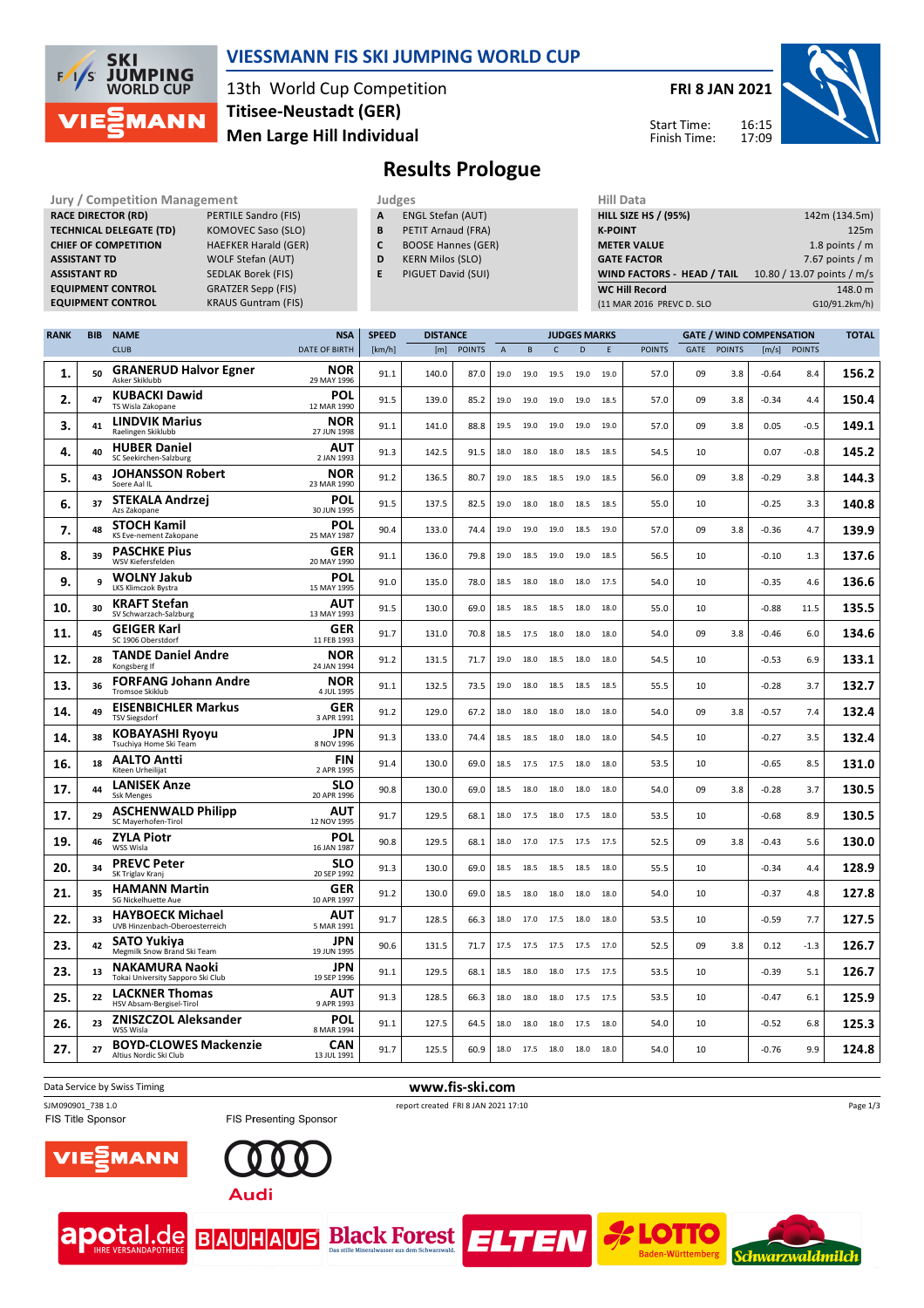

### **VIESSMANN FIS SKI JUMPING WORLD CUP**

13th World Cup Competition **Men Large Hill Individual Titisee-Neustadt (GER)**

**FRI 8 JAN 2021**

Start Time: Finish Time:



# **Results Prologue**

| <b>RANK</b> | <b>BIB</b>               | <b>NAME</b>                                                    | <b>NSA</b>                | <b>SPEED</b> | <b>DISTANCE</b> |               |                |      |            | <b>JUDGES MARKS</b> |      |               | <b>GATE / WIND COMPENSATION</b> |               |         |               | <b>TOTAL</b> |  |
|-------------|--------------------------|----------------------------------------------------------------|---------------------------|--------------|-----------------|---------------|----------------|------|------------|---------------------|------|---------------|---------------------------------|---------------|---------|---------------|--------------|--|
|             |                          | <b>CLUB</b>                                                    | <b>DATE OF BIRTH</b>      | [km/h]       | [m]             | <b>POINTS</b> | $\overline{A}$ | B    | $\epsilon$ | D                   | F    | <b>POINTS</b> | <b>GATE</b>                     | <b>POINTS</b> | [m/s]   | <b>POINTS</b> |              |  |
| 28.         | 17                       | <b>WASEK Pawel</b><br>WSS Wisla                                | <b>POL</b><br>2 JUN 1999  | 91.6         | 125.5           | 60.9          | 18.0           | 18.5 | 18.0       | 18.0                | 18.0 | 54.0          | 10                              |               | $-0.73$ | 9.5           | 124.4        |  |
| 28.         |                          | <b>ZOGRAFSKI Vladimir</b><br><b>NSA</b>                        | <b>BUL</b><br>14 JUL 1993 | 90.7         | 128.0           | 65.4          | 18.0           | 18.0 | 18.0       | 18.0                | 17.5 | 54.0          | 10                              |               | $-0.38$ | 5.0           | 124.4        |  |
| 30.         | 16                       | <b>NAZAROV Mikhail</b><br>Moscow Region TSSP                   | <b>RUS</b><br>14 OCT 1994 | 91.0         | 127.0           | 63.6          | 16.5           | 15.5 | 16.0       | 16.5                | 15.5 | 48.0          | 10                              |               | $-0.74$ | 9.7           | 121.3        |  |
| 31.         | 24                       | <b>KOBAYASHI Junshiro</b><br>Megmilk Snow Brand Ski Team       | <b>JPN</b><br>11 JUN 1991 | 90.7         | 124.5           | 59.1          | 17.5           | 18.0 | 18.0       | 17.5                | 18.0 | 53.5          | 10                              |               | $-0.53$ | 6.9           | 119.5        |  |
| 32.         | 26                       | <b>SCHMID Constantin</b><br>Wsv Oberaudorf                     | <b>GER</b><br>27 NOV 1999 | 91.7         | 122.5           | 55.5          | 17.5           | 18.0 | 18.0       | 17.5                | 17.0 | 53.0          | 10                              |               | $-0.77$ | 10.1          | 118.6        |  |
| 33.         | 12                       | <b>AIGRO Artti</b><br>Pohiakotkas                              | EST<br>29 AUG 1999        | 90.9         | 126.0           | 61.8          | 17.5           | 17.5 | 17.5       | 17.5                | 17.0 | 52.5          | 10                              |               | $-0.30$ | 3.9           | 118.2        |  |
| 34.         | 11                       | <b>KYTOSAHO Niko</b><br>Lahti Ski Club                         | <b>FIN</b><br>18 DEC 1999 | 91.3         | 125.0           | 60.0          | 16.5           | 17.0 | 17.0       | 17.0                | 17.0 | 51.0          | 10                              |               | $-0.40$ | 5.2           | 116.2        |  |
| 35.         | 32                       | <b>SATO Keiichi</b><br>Megmilk Snow Brand Ski Team             | JPN<br>27 JUL 1997        | 91.0         | 123.0           | 56.4          | 17.0           | 17.0 | 17.0       | 17.0                | 17.0 | 51.0          | 10                              |               | $-0.66$ | 8.6           | 116.0        |  |
| 35.         | 25                       | <b>JELAR Ziga</b><br>Sk Triglav kranj                          | <b>SLO</b><br>22 OCT 1997 | 91.0         | 122.0           | 54.6          | 17.5           | 17.5 | 18.0       | 17.0                | 17.5 | 52.5          | 10                              |               | $-0.68$ | 8.9           | 116.0        |  |
| 37.         | 15                       | <b>PREVC Cene</b><br>Sk Triglav kranj                          | slo<br>12 MAR 1996        | 91.3         | 121.0           | 52.8          | 17.5           |      |            | 17.5 17.0 17.5 17.0 |      | 52.0          | 10                              |               | $-0.78$ | 10.2          | 115.0        |  |
| 38.         | 31                       | <b>DESCHWANDEN Gregor</b><br>Horw                              | <b>SUI</b><br>27 FEB 1991 | 91.5         | 125.0           | 60.0          | 17.5           | 17.0 | 17.5 17.5  |                     | 17.5 | 52.5          | 10                              |               | $-0.17$ | 2.2           | 114.7        |  |
| 39.         | 14                       | <b>PREVC Domen</b><br>Sk Triglav kranj                         | slo<br>4 JUN 1999         | 91.3         | 121.0           | 52.8          | 17.5           |      |            | 18.0 17.5 17.5 17.5 |      | 52.5          | 10                              |               | $-0.43$ | 5.6           | 110.9        |  |
| 40.         | 21                       | <b>FREUND Severin</b><br><b>WSV DJK Rastbuechl</b>             | <b>GER</b><br>11 MAY 1988 | 91.2         | 121.5           | 53.7          | 17.5           | 16.5 | 17.5       | 17.0                | 17.5 | 52.0          | 10                              |               | $-0.35$ | 4.6           | 110.3        |  |
| 41.         |                          | <b>POLASEK Viktor</b><br>Nove Mesto-Dukla                      | <b>CZE</b><br>18 JUL 1997 | 90.8         | 121.5           | 53.7          | 17.5           | 17.5 | 17.5       | 17.5                | 17.0 | 52.5          | 10                              |               | $-0.30$ | 3.9           | 110.1        |  |
| 42.         | 20                       | <b>KLIMOV Evgeniy</b><br><b>GBU TSTOVS Mos obl Start Perm</b>  | <b>RUS</b><br>3 FEB 1994  | 90.8         | 119.5           | 50.1          | 17.5           | 17.5 | 17.0       | 17.5                | 17.5 | 52.5          | 10                              |               | $-0.45$ | 5.9           | 108.5        |  |
| 43.         | 19                       | <b>SCHIFFNER Markus</b><br>UVB Hinzenbach-Oberoesterreich      | <b>AUT</b><br>5 JUN 1992  | 91.8         | 118.5           | 48.3          | 17.0           | 16.5 | 17.0       | 16.5                | 17.0 | 50.5          | 10                              |               | $-0.60$ | 7.8           | 106.6        |  |
| 44.         | $\overline{7}$           | <b>BRESADOLA Giovanni</b><br>C.S. ESERCITO                     | <b>ITA</b><br>17 FEB 2001 | 90.8         | 119.0           | 49.2          | 17.5           | 17.5 | 17.5       | 17.0                | 17.0 | 52.0          | 10                              |               | $-0.36$ | 4.7           | 105.9        |  |
| 45.         | $\mathbf{1}$             | <b>FOUBERT Valentin</b><br>C.S courchevel                      | <b>FRA</b><br>17 AUG 2002 | 91.4         | 116.0           | 43.8          | 17.5           | 17.5 | 17.0       | 17.0                | 16.5 | 51.5          | 10                              |               | $-0.51$ | 6.7           | 102.0        |  |
| 46.         | 10                       | <b>BARTOL Tilen</b><br>SSK Sam Ihan                            | SLO<br>17 APR 1997        | 91.0         | 116.5           | 44.7          | 17.0           | 17.0 | 17.0       | 17.0                | 17.5 | 51.0          | 10                              |               | $-0.43$ | 5.6           | 101.3        |  |
| 47.         | 8                        | <b>STEINER Maximilian</b><br>WSV Bad Ischl-NTS-Oberoesterreich | <b>AUT</b><br>4 MAY 1996  | 90.9         | 117.0           | 45.6          | 17.0           | 17.5 | 17.0       | 17.0                | 16.5 | 51.0          | 10                              |               | $-0.24$ | 3.1           | 99.7         |  |
| 48.         | $\overline{\phantom{a}}$ | <b>INSAM Alex</b><br>G.S. FIAMME ORO MOENA                     | <b>ITA</b><br>19 DEC 1997 | 90.9         | 111.5           | 35.7          | 16.5           | 17.5 |            | 17.0 17.0 16.5      |      | 50.5          | 10                              |               | $-0.43$ | 5.6           | 91.8         |  |
| 49.         |                          | <b>KOZISEK Cestmir</b><br>LSK Lomnice nad Popelkou-DUKLA       | <b>CZE</b><br>9 NOV 1991  | 91.2         | 114.0           | 40.2          | 15.5           | 16.0 | 15.5       | 16.0                | 15.0 | 47.0          | 10                              |               | $-0.32$ | 4.2           | 91.4         |  |
| 50.         |                          | <b>CONTAMINE Mathis</b><br>Courchevel                          | <b>FRA</b><br>14 SEP 2001 | 90.4         | 107.5           | 28.5          | 16.0           |      |            | 16.0 16.5 16.0 16.0 |      | 48.0          | 10                              |               | $-0.46$ | 6.0           | 82.5         |  |

Data Service by Swiss Timing **www.fis-ski.com** 

SJM090901\_73B 1.0 report created FRI 8 JAN 2021 17:10<br>FIS Title Sponsor FIS Presenting Sponsor report created FRI 8 JAN 2021 17:10







**Schwarzwaldmilch** 

Page 2/3